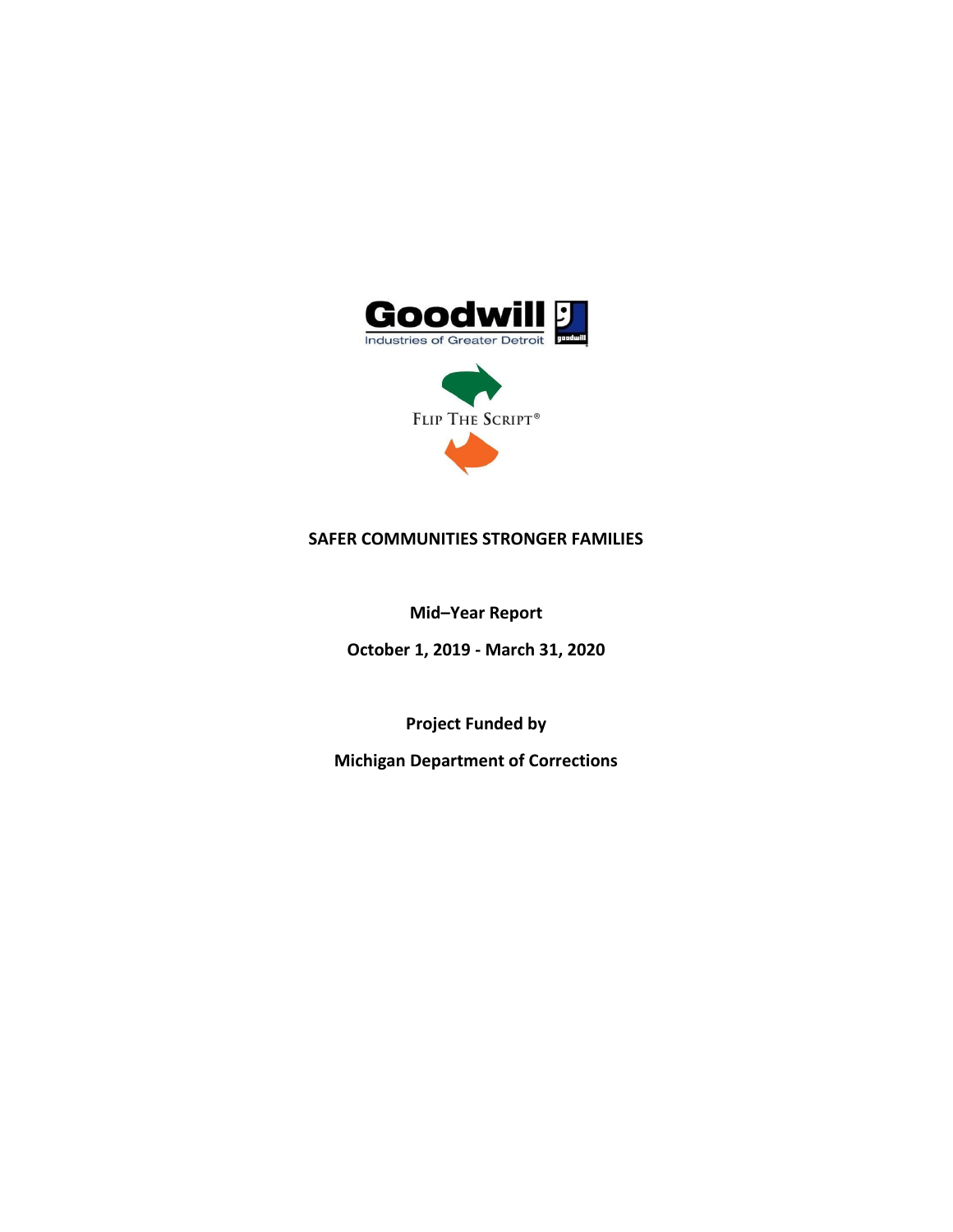#### **I. Executive Summary**

The overall objective of the Safer Communities Stronger Families (SCSF) project is to promote offender success and reduce recidivism, by providing various programming and supports to justice involved offenders who are considered "moderate to high risk" of committing another crime. This collaborative effort between Goodwill Industries of Greater Detroit (Goodwill Detroit), the Michigan Department of Corrections (MDOC), and the Wayne County 3rd Circuit Court provides Wayne County Courts (and other sentencing courts mutually agreed to by Goodwill Detroit and the MDOC) with a viable alternative sentencing option for moderate to high risk offenders. The success of the program reduces the number of offenders who commit new crimes and are ultimately incarcerated in state prisons, reducing the corrections expense borne by taxpayers across the state.

In fiscal year 2020, the SCSF project continues to deliver solid outcomes for participants, and as a result, a large cost-savings to the taxpayers of the State of Michigan. These outcomes continue to be delivered in the face of overwhelming odds, working with participants whose barriers to employment are among the most challenging in the entire state.

Adult education outcomes for the initial six (6) months contract period were strong. Financial literacy and management outcomes are also noteworthy. Employment outcomes for male participants are trending just below the quantitative goals for FY 2020, but we are encouraged and optimistic that we will conclude the year favorable. Results for women participants, however, continue to lag behind the FY 2020 metric/goals, and will need to be improved.

The MDOC and Goodwill Detroit agreed upon revised set of program metrics and offender eligibility (December 2019) for the remainder of the contract year will result in enhanced programming, increased participant positive impact and outcomes, and improved data sharing by contract end September 2020.

#### **II. SCSF Participants and Their Challenges/Barriers**

Participants in SCSF are referred directly by the, the MDOC's Probation Department, and the Wayne County Third Circuit Court Judicial Branch.

As one would expect, SCSF participants in the City of Detroit, and Wayne County overall, have a variety of barriers to employment and, more importantly, life success.

2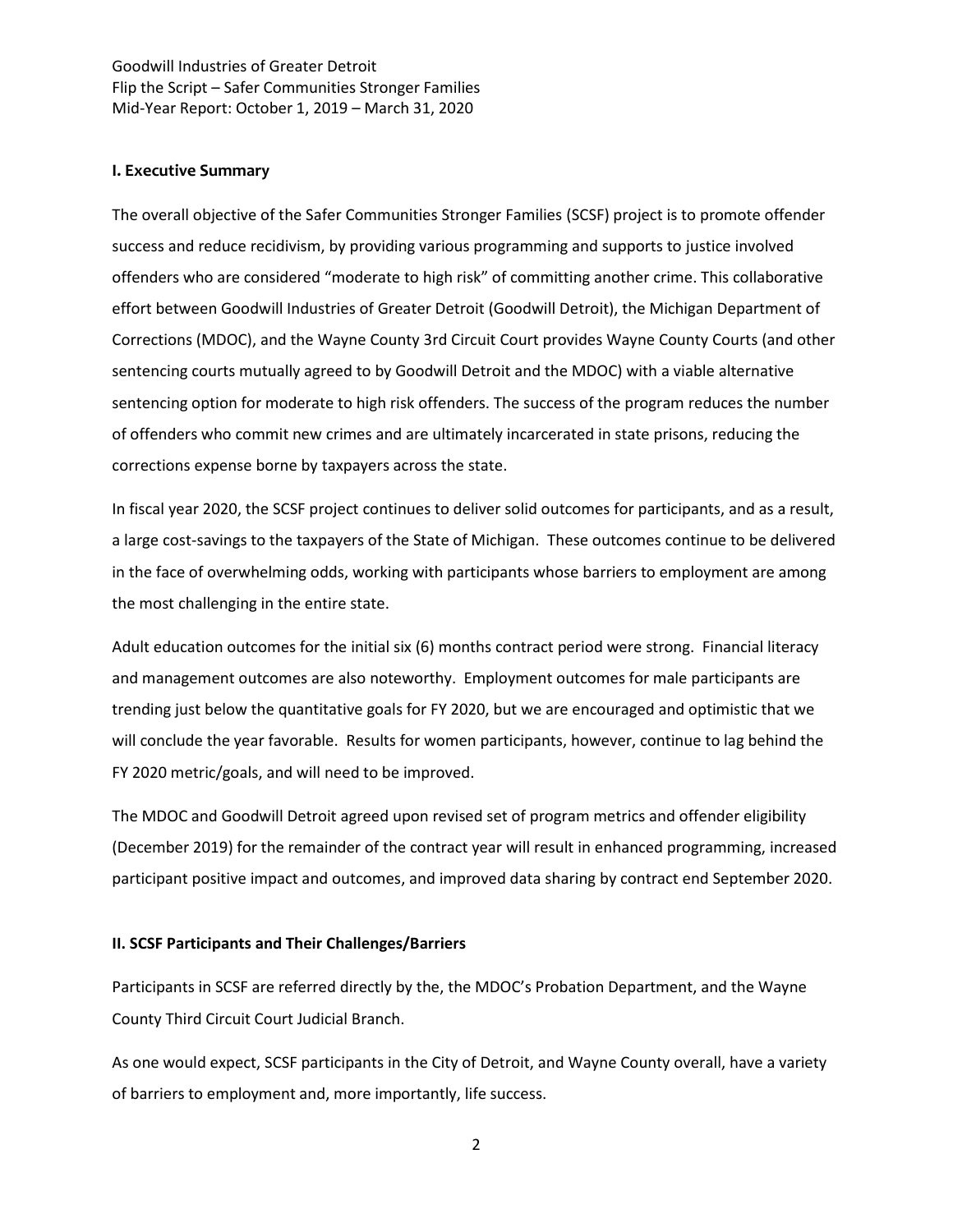While the list of barriers may be similar to the list one could put together for offender populations across the state, the intensity of the challenges for SCSF participants is likely much more acute (mirroring other aspects of Wayne County population data as compared to state population data).

Overall, many trainees are not prepared for life success. Housing or food insecurity, and some of the immediate challenges that most face. They are remarkably disconnected from the educational, financial, health, and employment systems that could offer a positive path forward. Most do not have a State ID or Driver's License, have no personal/dependable transportation, and have limited, to no work experience.

Their educational attainment levels are significantly low, and many struggle with identified and unidentified learning disabilities. While many can identify words, most have low reading abilities, and have difficulty expressing their thoughts on paper in writing, and cannot adequately or legibly complete employment application on paper or online.

The need for child care is a profound barrier. When combined with the transportation, food, and housing challenges, the resulting aggregation of barriers is challenging.

A significant number of the women served are traumatized as a result of prior sexual abuse, and many have experienced sexual assault and/or domestic violence. Many are also dealing with family court issues including the potential removal of children from their care, while being underemployed and/or unemployed.

Compounding these challenges, most SCSF participants were reared in environments where criminal behavior was acceptable. Their social networks are of little help in transcending these barriers and in most cases those networks are actually an obstacle in and of themselves. In particular, many of the men are members of formal or informal street gangs that are engaged in regular criminal activity. Those that aren't members of such gangs were generally "raised by the streets" and, as a result, were either socialized in a similar manner or learned to avoid all social support systems as a survival tactic.

Finally, there are aspects of the criminal justice system that create barriers to employment and life success for SCSF participants. Probationers often communicate that they are required to visit their probation officer during the day—a requirement that is inconsistent with the expectation that they gain and maintain employment, especially in cases where they are expected to work an 8 or 10-hour shift.

3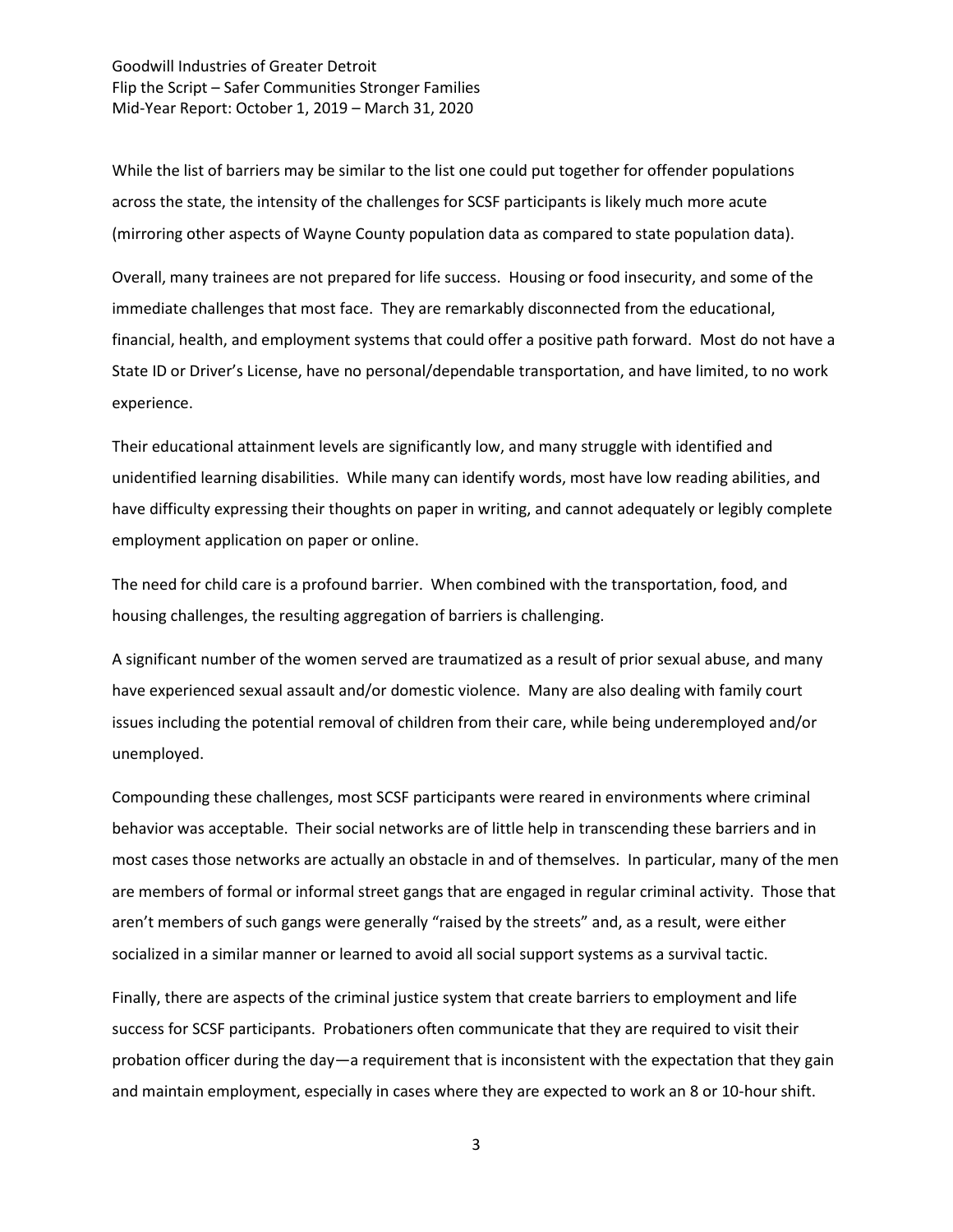Participant impact results frequently require 18, 24 or 30 months, and participant referrals occur throughout the fiscal year, meaning that results frequently are not available at the end of the fiscal year.

The following data reflects the FY 2020 SCSF participants enrolled during this reporting period:

- Just over 90% of participants enrolled during this period are on probation, and 30% are repeat felony offenders, and therefore are in need of a diversionary strategy in order to avoid longterm incarceration
- Over 85% of men, and over 70% of women lacked a high school diploma or equivalency degree. The majority of both the male and female participants, consistent with past years, initially scored below the  $3^{rd}$  grade level in math, and at or below the 4th grade level in reading
- Less than 55% of men have even held a traditional job, or has been previously employed
- Over 70% of participant's report being challenged with both transportation and housing, which usually means that there is no permanent residence in place after program completion

### **III. Services, Strategies, Activities and Progress Toward Goals**

Goodwill Detroit's Flip the Script program, which operates SCSF, has successfully responded to these challenges for nearly two decades. The program has its roots in service to parolees, but over the last 10 years has increasingly focused its attention on alternative sentencing efforts and reducing the likelihood of recidivism among probationers participating in them.

Flip the Script's holistic and personalized approach is designed to successfully divert probationers from costly state confinement, while continuing to produce measurable outcomes. SCSF participants are expected to focus on personal growth, educational attainment and skills acquisition. Probationers must face and confront the same pressures that sent them to court in the first place. In addition to building this lifestyle resolve, participants must learn accountability for life's demands, such as childcare, work, and schooling. The investment the probationer is required to make in their own success is critical.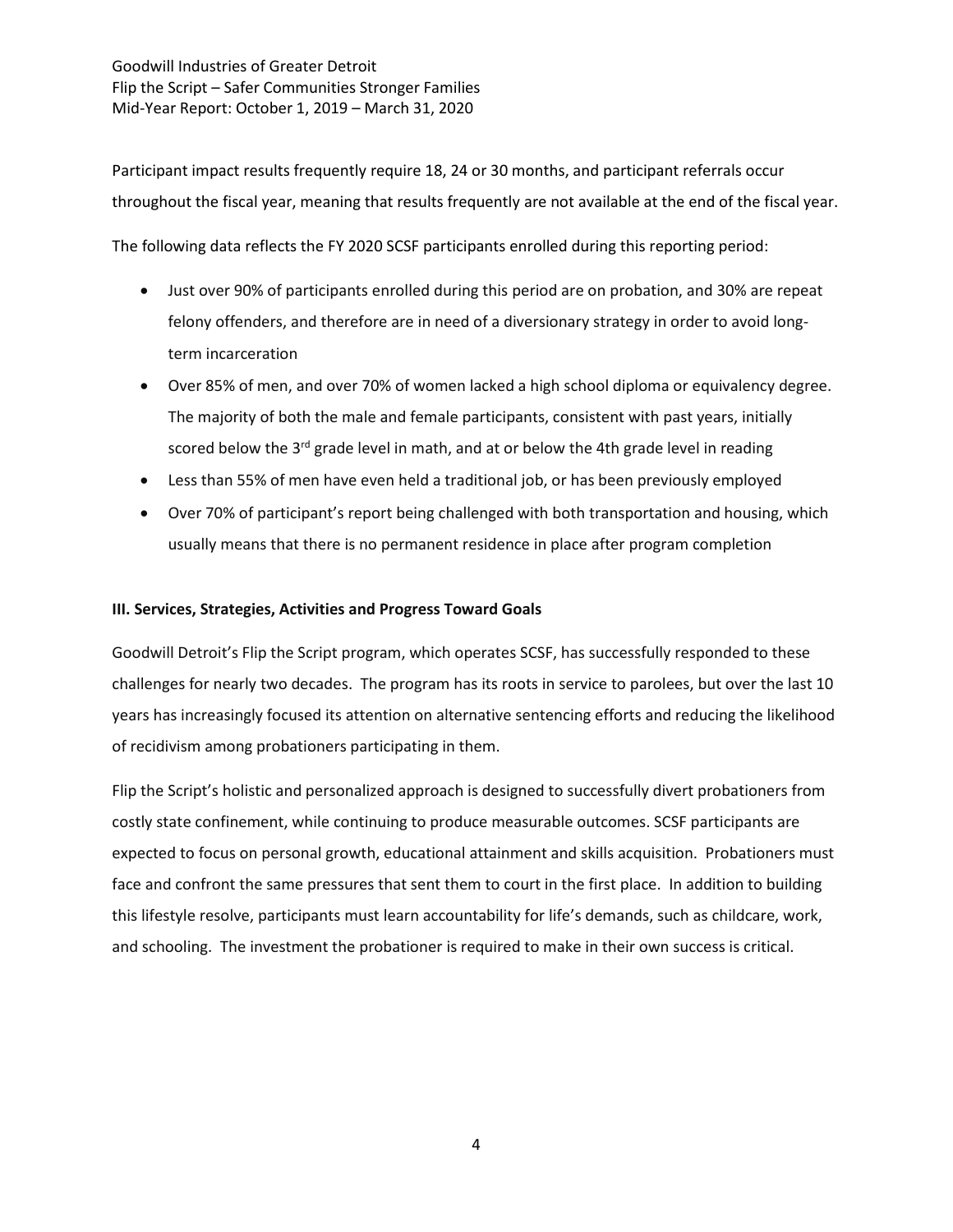Supporting SCSF probationers and ensuring their success is a total community effort. The continued validation from our community partners, including the Detroit Police Department (DPD), the Office of Detroit Mayor Michael Duggan, the U.S. District Court for the Eastern District of Michigan, and the United States Attorney's Office ensures that our reach in supporting SCSF participants extends beyond Flip the Script's facility.

Rookie officers from DPD join their veteran deputy police chiefs in immersion sessions with SCSF cohorts, building bridges that will assist in fostering healthy relationships between police and community residents.

The Flip the Script program has been lauded by national thought leaders in reentry services. It is recognized as a leading program internationally, so much so that it periodically hosts visits from international audiences seeking to learn best practices in reentry and community reintegration work. In addition to national and international experts who acknowledge the success and importance of Flip the Script, SCSF participants consistently report high customer satisfaction results when surveyed on their experience. For example, 97% of respondents agreed SCSF had a positive direct impact on their lives.

SCSF individualized and group programming includes a variety of services designed to meet the needs of participants:

- Intense counseling, coaching, and mentorship
- Assistance obtaining legal identification, including state ID, birth certificates, and driver's licenses
- Financial literacy and related services, including basic budgeting, debt avoidance, credit counseling and repair, assistance with recovery from identity theft, money management, assistance opening their first bank account, and exposure to other financial tools
- Remedial education services, basic literacy, and digital literacy
- An intense 'Rites of Passage' program that focuses on social skill building and personal accountability
- Work readiness counseling and coaching
- Wraparound services and supports to meet basic needs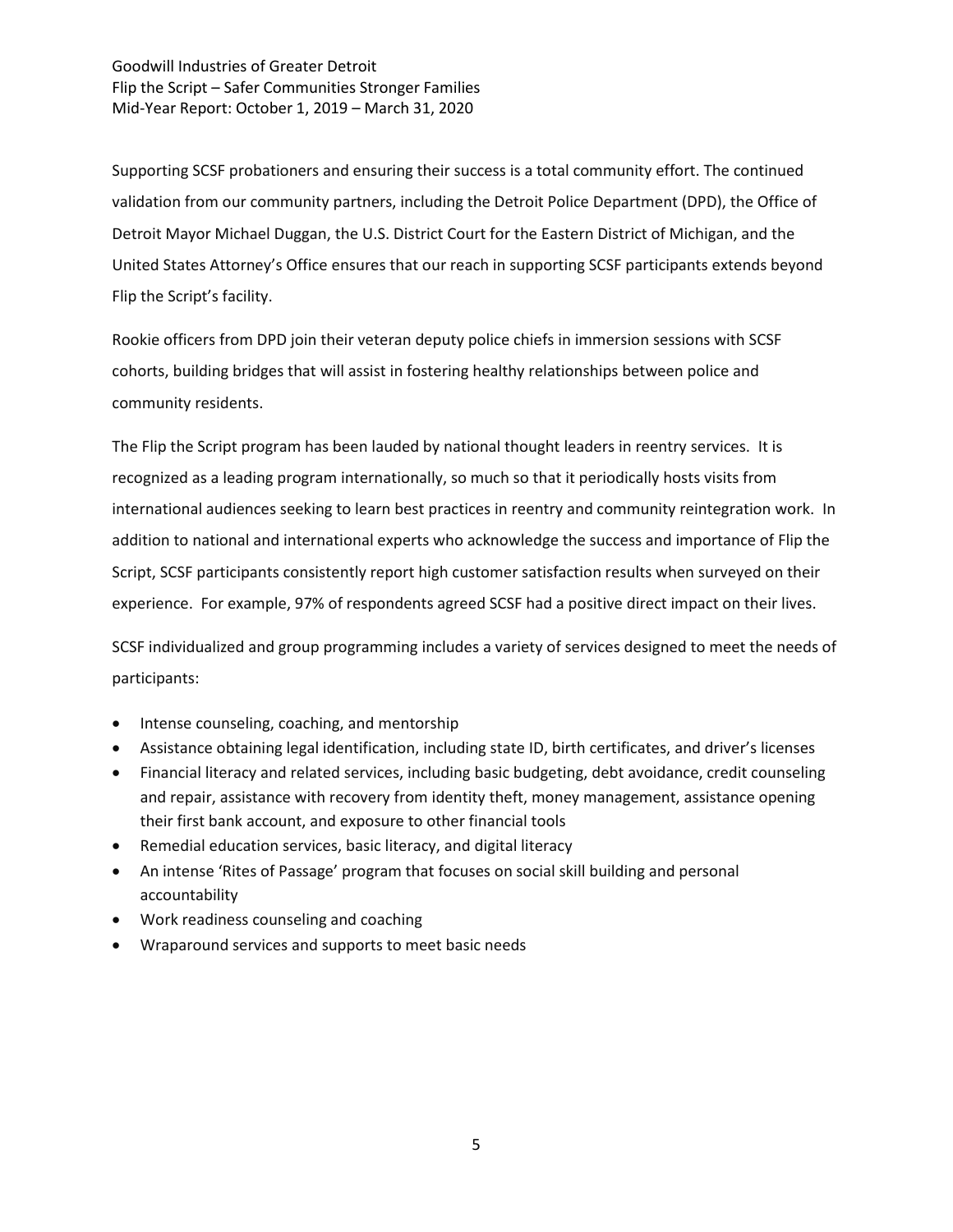# **A. Community -Based Male Alternative Sentencing Program**

|                                       | <b>FY 2020 Goals</b> | FY 2020 Actual      |
|---------------------------------------|----------------------|---------------------|
|                                       | $10/1/19 - 9/30/20$  | $10/1/19 - 3/31/20$ |
|                                       |                      |                     |
| <b>Target Number of Enrollees</b>     | 185                  | 111 (60%)           |
| Number of program completers          | 148                  | 64 (43%)            |
| (80% of total enrollees)              |                      |                     |
| Number of Job Placements              | 130                  | 27 (20%)            |
| (70% - Percentage of participants     |                      |                     |
| placed in competitive employment with |                      |                     |
| 90 calendar days of completion)       |                      |                     |
| Number achieving 30 day retention     | 104                  | 20 (19%)            |
| (80% - Percentage of employed         |                      |                     |
| participants achieving 30-day         |                      |                     |
| employment retention)                 |                      |                     |
| Number achieving 90 day retention     | 104                  | 8(6%)               |
| (80% - Percentage of employed         |                      |                     |
| participants achieving 90-day         |                      |                     |
| employment retention)                 |                      |                     |

SCSF programming continued to deliver strong outcomes for male participants.

At MDOC's request, we are also reporting this data in a new manner. Many program participants require two or more job placements before achieving employment sustainability. They frequently fail to maintain their first placement due to the accumulation of years of poor interpersonal and social skills, household distractions, and negative peer pressure.

Twenty-four (24) participants entered the SCSF program employed from July 1, 2019 – March 31, 2020. Their 90-day employment retention measure will occur post June 30, 2020. The Flip the Script team continues its emphasis on supporting participants to retain employment beyond their initial 30 days.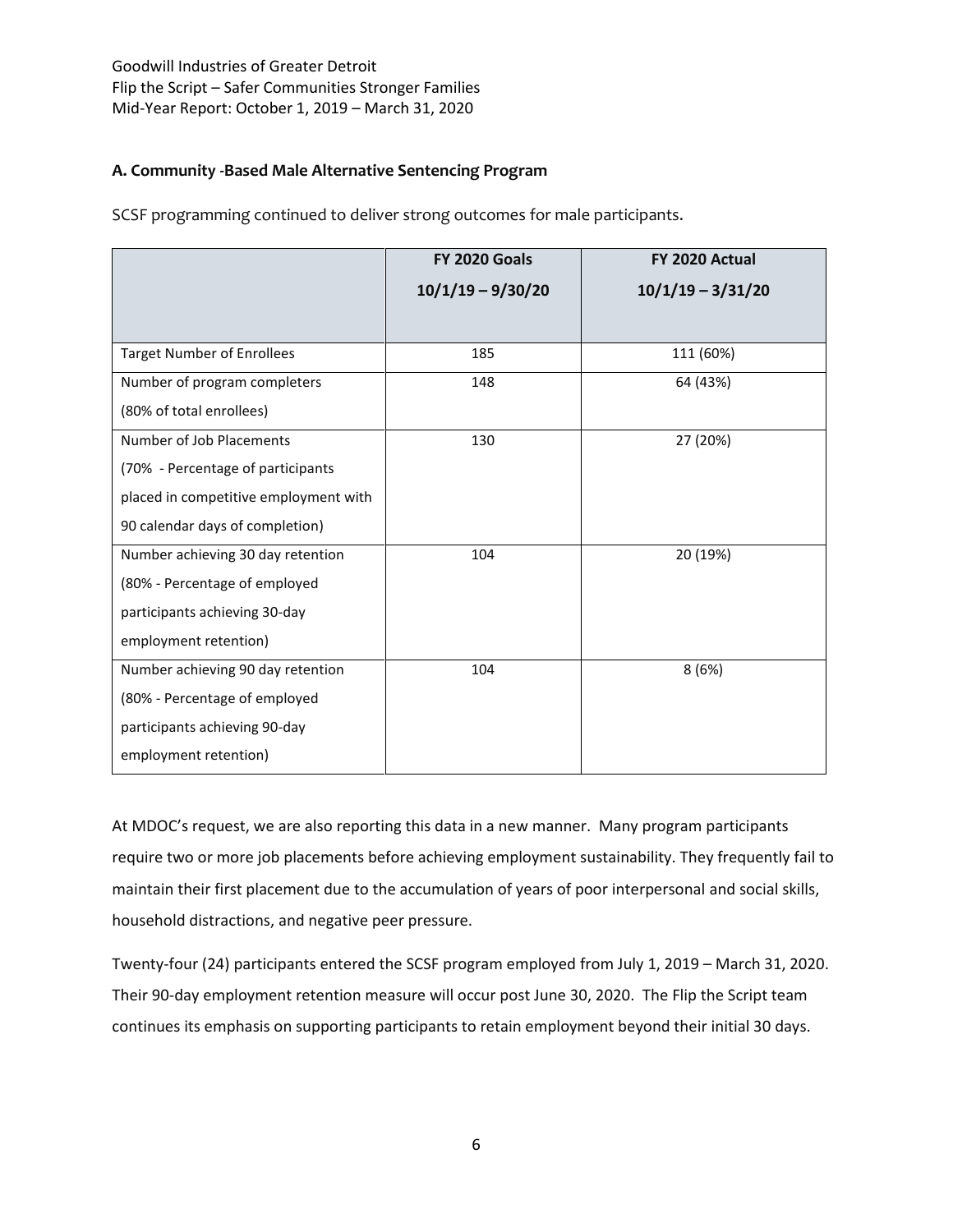## **B. Education Recovery for All Adult Populations**

Ninety-four (94) probationers have enrolled in remedial educational programming as of March 31, 2020. Participant services included classroom activities in reading and math, as well as one-on-one tutorial sessions. Plans for fiscal year 2020 include the full implementation of the Online GED Academy activity, along with the high school completion alternative, HiSET high school equivalency.

|                                  | <b>Program Goals</b> | FY 2020 Actual      |  |
|----------------------------------|----------------------|---------------------|--|
|                                  | $10/1/19 - 9/30/20$  | $10/1/19 - 3/31/20$ |  |
| Number of Enrollees              | 175                  | 94 (54%)            |  |
| Number of participants achieving | 140                  | 84 (60%)            |  |
| grade level increase             |                      |                     |  |
| (80% of Total enrollees)         |                      |                     |  |

Twenty-two (22) participants were actively engaged in remedial education services as of March 31, 2020. These individuals will carry-on through the FY20 to ensure continuation of their educational goals. More than half of these individuals are pursuing their final test to completing their GED.

The following tables reflect the reading and math grade levels improvement for all enrolled Educational Recovery participants.

|                     | <b>Entry (TABE)</b>  | <b>Reading</b>         | <b>Reading</b>         |
|---------------------|----------------------|------------------------|------------------------|
|                     | <b>Reading Level</b> | 1 Level Grade Increase | 2 Level Grade Increase |
| Grade (9th -12th)   | 25                   | 13                     | 5                      |
| Grade (7th - 8th)   | 21                   | 17                     | 6                      |
| Grade (5th - 6th)   | 34                   | 18                     | 9                      |
| Grade $(4th - 1st)$ | 33                   | 17                     | 7                      |
|                     | <b>Entry (TABE)</b>  | <b>Math</b>            | <b>Math</b>            |
|                     | <b>Math Level</b>    | 1 Level Grade Increase | 2 Level Grade Increase |
|                     |                      |                        |                        |
| Grade (9th -12th)   | 15                   | 9                      | 5                      |
| Grade (7th - 8th)   | 26                   | 11                     | 6                      |
| Grade (5th - 6th)   | 43                   | 18                     | 10                     |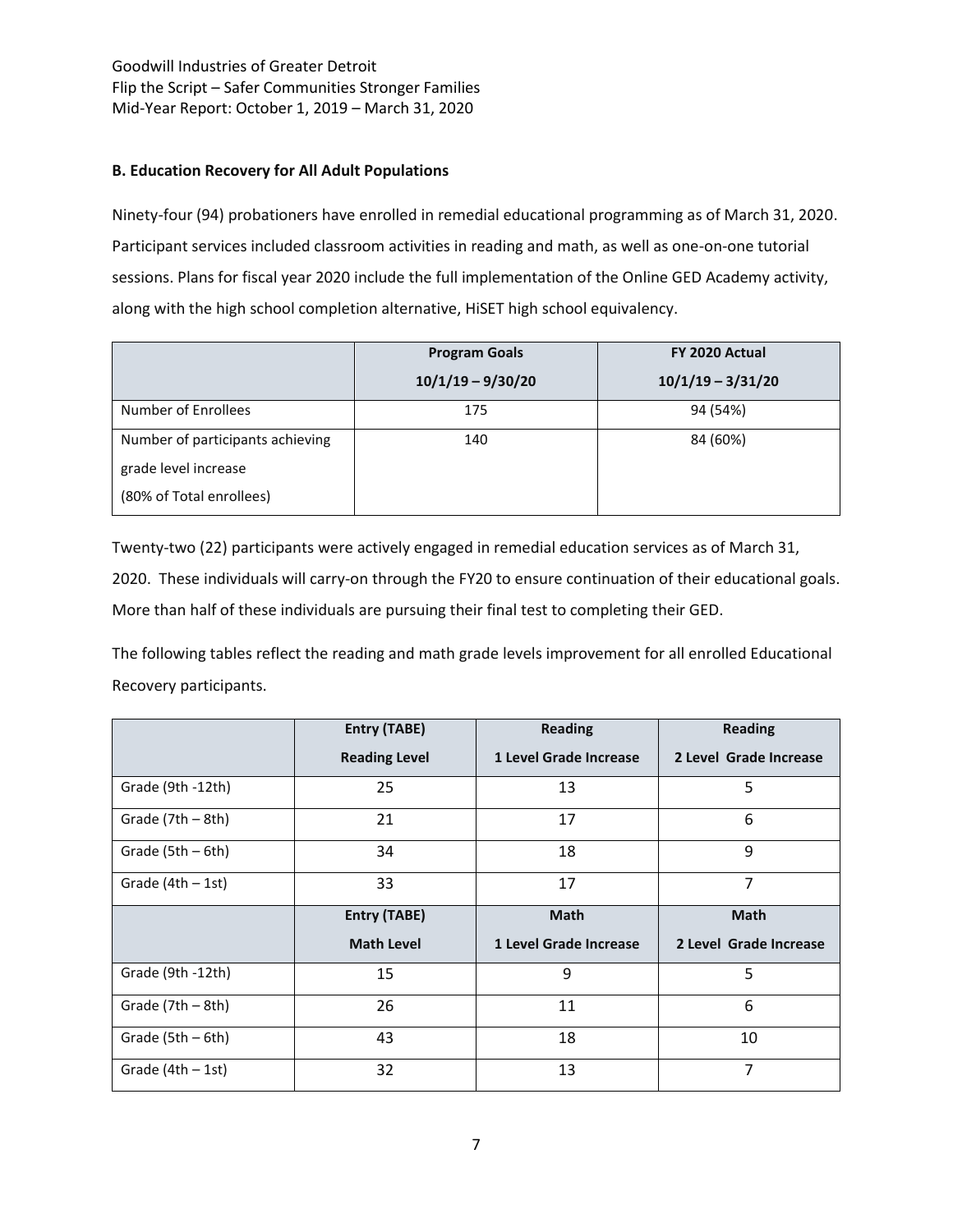Twelve (12) participants achieved their GED during this reporting period.

Additionally, 39 FY2019 probationers continued their educational goals beyond September 30, 2019.

The table below reflects FY 2019 probationers' carry-over educational progress in FY 2020.

| <b>FY19 SCSF Carryover</b> | Entry (TABE)         | <b>Reading</b>         | <b>Reading</b>         |
|----------------------------|----------------------|------------------------|------------------------|
|                            | <b>Reading Level</b> | 1 Level Grade Increase | 2 Level Grade Increase |
| Grade (9th -12th)          | 12                   | 12                     | 12                     |
| Grade (7th - 8th)          | 8                    | 8                      | 8                      |
| Grade (5th - 6th)          | 12                   | 12                     | 10                     |
| Grade $(4th - 1st)$        | 6                    | 6                      |                        |

| <b>FY19 SCSF Carryover</b> | Entry (TABE)      | <b>Math</b>            | <b>Math</b>            |
|----------------------------|-------------------|------------------------|------------------------|
|                            | <b>Math Level</b> | 1 Level Grade Increase | 2 Level Grade Increase |
| Grade (9th -12th)          | 12                | 12                     | 12                     |
| Grade (7th - 8th)          | 8                 | 6                      | ь                      |
| Grade (5th - 6th)          | 12                | 9                      |                        |
| Grade $(4th - 1st)$        | 6                 | 4                      |                        |

### **C. Beyond Jobs Women's Empowerment Services**

This service component offers gender and cultural specific career development and continuing education for women 16 -39 years of age. It provides ongoing supportive services that focus on workforce development and workplace readiness for eligible women facing critical issues including poverty, homelessness, and domestic abuse.

During this period, the women's program continues to experience referral challenges from the MDOC and Wayne County Circuit Courts due to life and COMPAS score challenges. As made clear by the data in the table below, those challenges were continually exacerbated by the COMPAS score requirements, resulting in fewer referrals for services before the eligibility revision in December 2019. The revised program metrics for women will facilitate recruitment and enrollment of broader women referrals from MDOC and Wayne County Circuit Courts.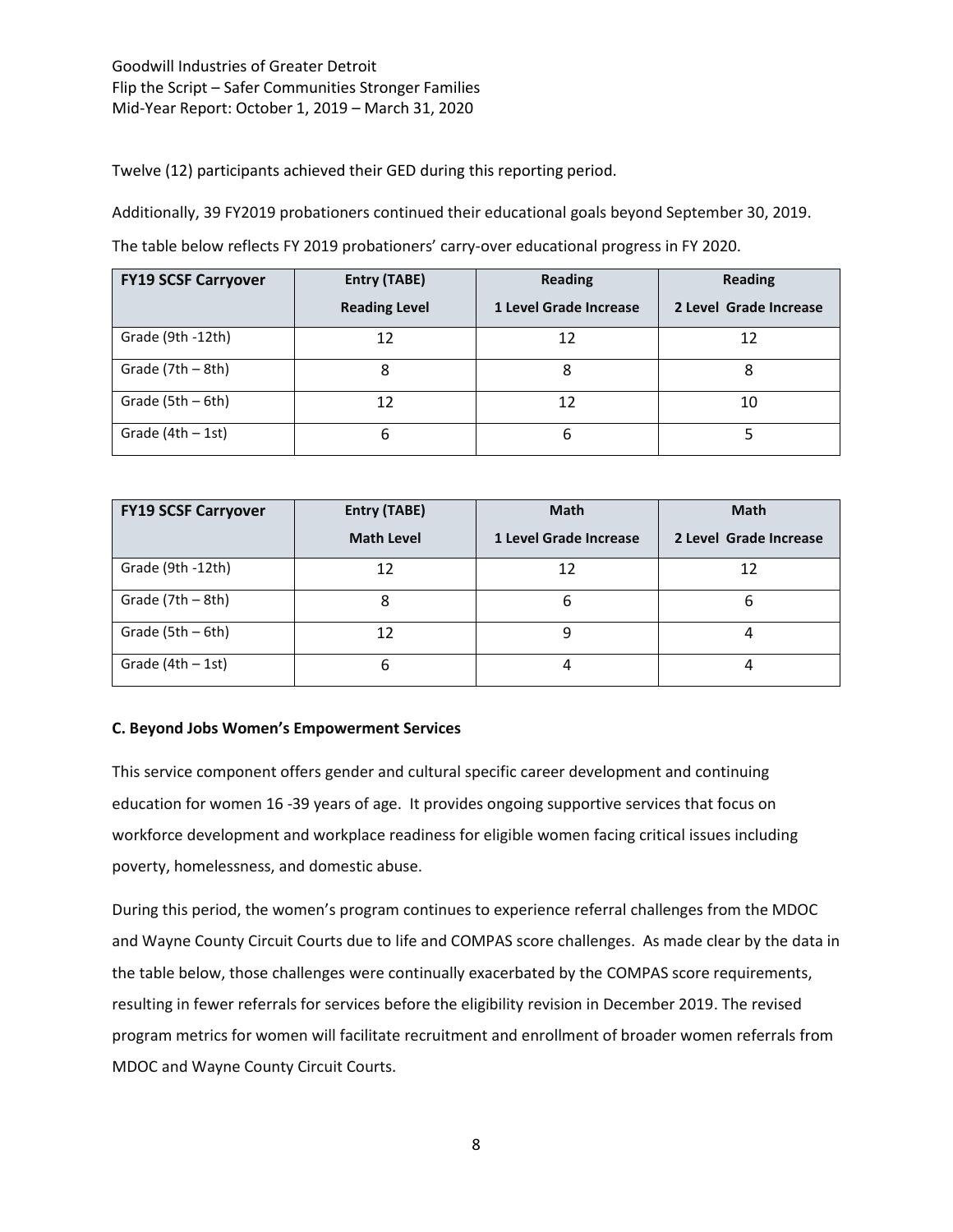As an outcome of the revised local marketing and recruitment messaging implemented in mid-January 2020, we project a significant increase in women's referrals during the next six (6) months, which will have a significant impact to the contract goals achievement.

|                                                      | <b>FY 2020 Goals</b> | FY 2020 Actual       |  |
|------------------------------------------------------|----------------------|----------------------|--|
|                                                      | $10/01/19 - 9/30/20$ | $10/01/19 - 3/31/20$ |  |
| Number of Enrollees                                  | 75                   | 15 (20%)             |  |
| Number of Completers<br>(80% of Total enrollees)     | 60                   | 1(1%)                |  |
| Number of Job Placements<br>(70% of Total enrollees) | 53                   | 4(8%)                |  |

Although there were referral challenges, there were also some successes to celebrate. Three (3) women achieved their GED and eight (8) women successfully completed 3 of the 4 parts of their GED exams. Four (4) women secured jobs at an average starting wage earnings of \$10 - \$12 per hour.

### **D. Other Program Services—Financial Literacy and Coaching and Transitional Work Experience**

All SCSF participants are provided the opportunity to access Goodwill's Center for Working Families services for support with financial literacy, financial planning, and income supports services. This service supports low-to-moderate income individuals and families in achieving greater economic prosperity and the means to pursue their life goals.

During this fiscal year, eighty (80) SCSF participants have benefitted from individualized financial services. Seventy-seven (77) probationers accessed their credit report for credit counseling and developed a personal budget. Twenty-eight (28) individuals started building savings, with an increased net worth. Twenty-three (23) probationers reduced their non-asset related debt.

Thirteen (13) participants engaged in Goodwill Industries' paid work transitional work experience activities earning wages while developing soft skills for future sustainable employment.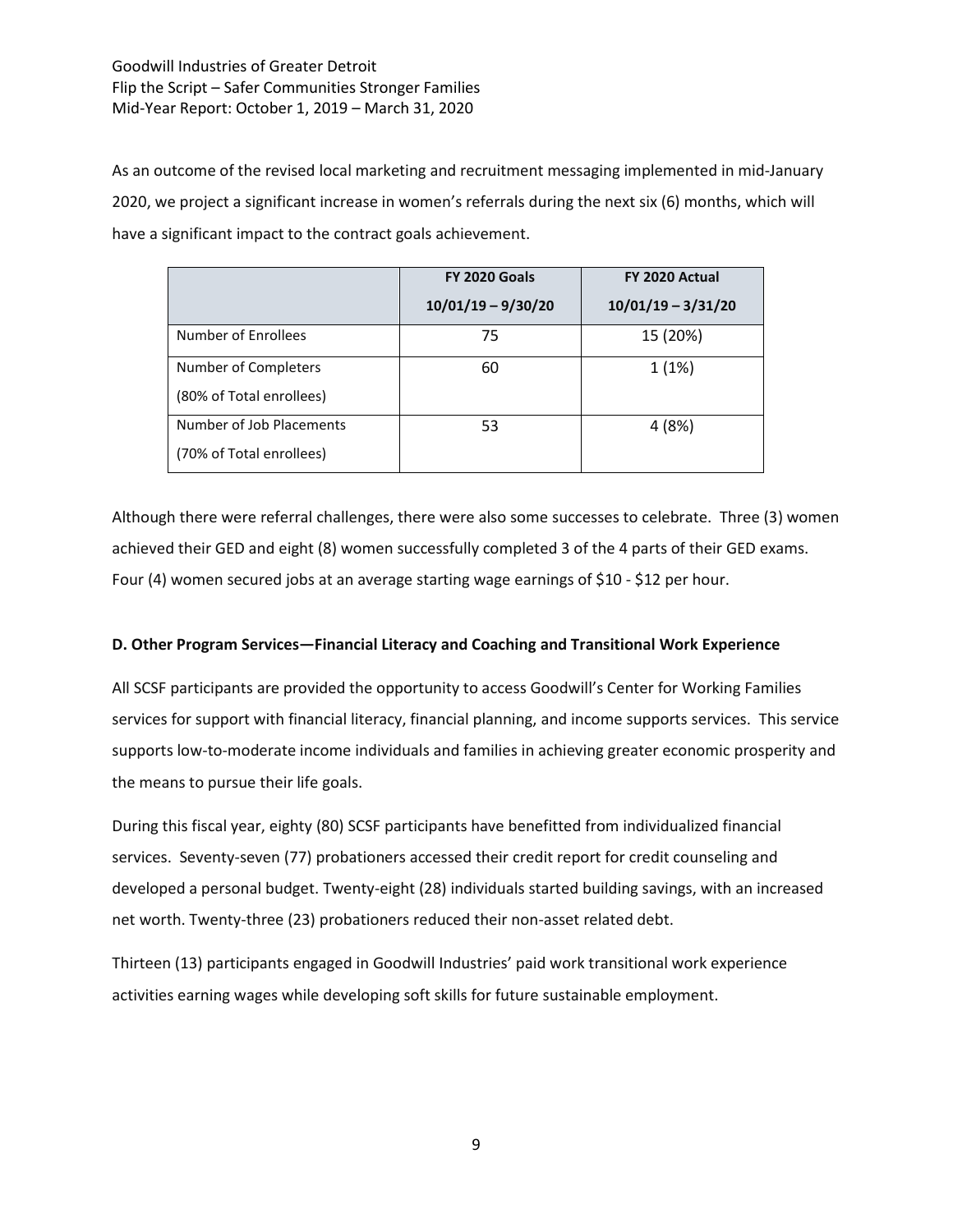#### **IV. Lessons Learned and Future Plans – Next Six Months**

Since delivering the SCSF program model for five years, and delivering reentry programming for nearly 20 years, the Goodwill Flip the Script team continues to establish collaborative and trusting relationships with participants to support their life quality improvement.

We have learned that when a SCSF trainees' physical needs have been adequately addressed, attendance improves moderately, participation drastically improves, and transformation begins. participants are provided with a variety of personal hygiene products, including toothbrushes and toothpaste, mouthwash, soap, deodorant and underclothing. Work clothing and boots are also provided.

A partnership relationship between Flip the Script staff and probation officers is a significant determinant of a person's long-term success. When SCSF participants realize that the teams are working together to resolve their challenges, participants become more accountable to the court's orders. As a result, Flip the Script staff have continued to encourage all agents who have trainees enrolled to take advantage of our site/space to engage probationers, and to designate times after 3:00 p.m. at Flip the Script facility to conduct their interviews, which improves probationer compliance and attendance.

The likelihood of participants completing the program improves dramatically if they remain engaged through 12 weeks. More importantly, the odds of a dramatic transformation in the life of the participant also improve after that same period of time. It takes consistency, continuity and frequency for SCSF participants to develop a trusting relationship with the role model staff at Flip the Script and to begin to accept how deep-seated trauma has affected their lives.

The Flip the Script team is continuing to implement improvements to SCSF programming for participants. These improvements include:

- New GED and academic testing tools and resources (e.g., GED Online Academy) inclusive of Singapore Math Strategies, and Trauma Informed Teaching
- Improved strategic alliances with local businesses (especially those located on 24-hour bus lines) and other human service agencies in order to ensure competitive placements and job retention
- Enhanced outreach to Wayne County Circuit Court and to Probation Officers

10